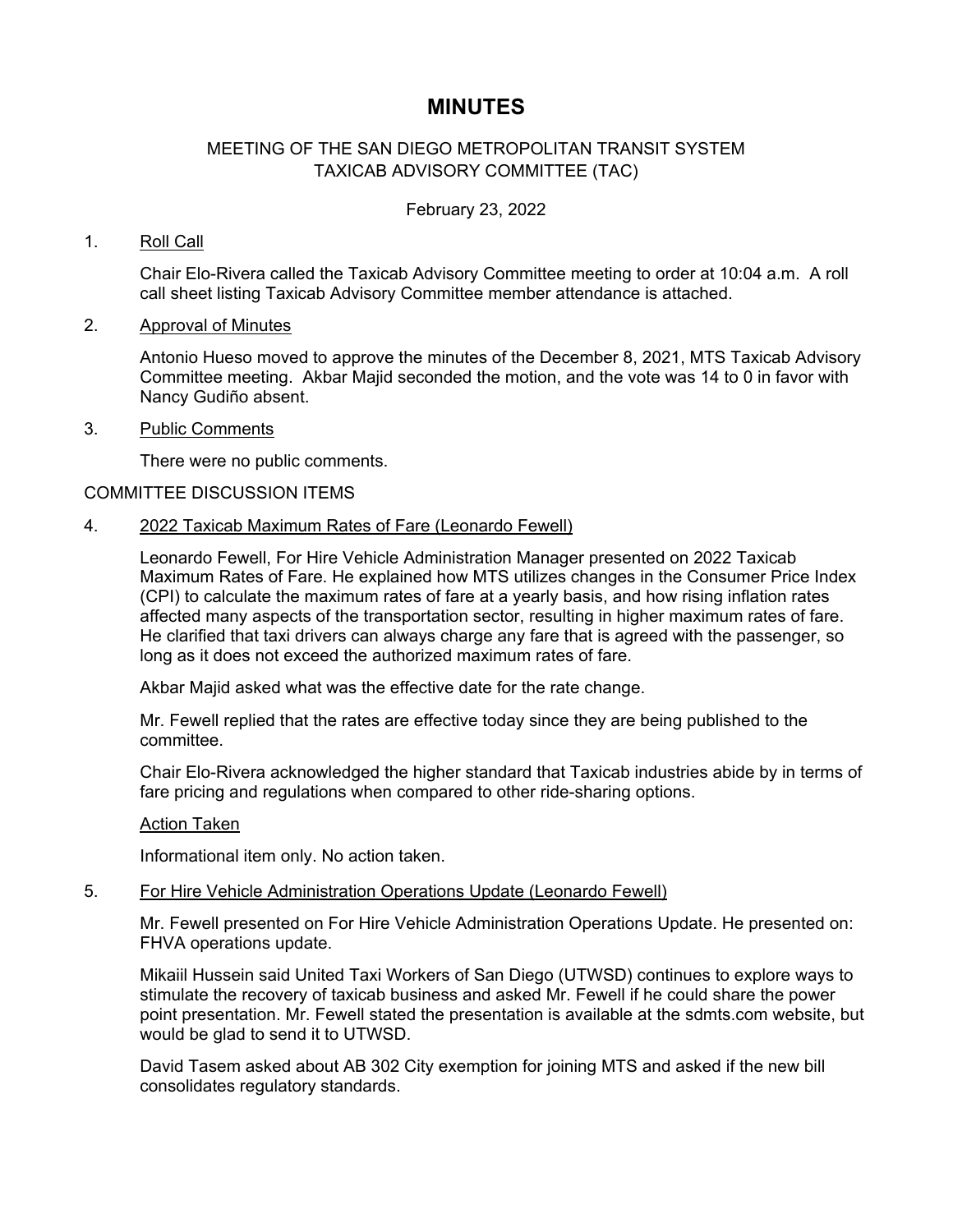Taxicab Advisory Committee February 23, 2022 Page 2 of 3

> Mr. Fewell clarified that Cities may conduct their own regulation processes. AB 302 outreach allows various institutions to assess whether contracting with MTS is convenient.

Samantha Leslie, Deputy General Council clarified that each city can only require permit fees from a Taxicab company if they are shown to be substantially located in that jurisdiction, which means a majority of the trips are being operated out of the City.

David Tasem asked if the bill did not apply to those jurisdictions.

Mr. Fewell clarified that Mr. Tasem was referring to AB 1069 that was amended to allow a City to retain their own regulations. He reiterated Ms. Leslie's point that if a City operates or is substantially located in a City they are able to receive a permit with that City. AB 302 does not obligate cities to contract with MTS to conduct their own regulations.

David Tasem cited a conversation with Mr. Fewell's predecessor who noted that none of the North County agencies wanted to conduct their own for-hire vehicle regulation and did want MTS to conduct county-wide regulation.

Mr. Fewell referenced the operation update provided in the presentation to explain MTS's outreach process to the City's and SANDAG's Transportation Committee to gauge interest and provide a report. Agencies are able to opt in and allow MTS to contract with City's outside of the area of jurisdiction to target for hire vehicle regulation.

David Tasem asked if non-emergency vehicles would be part of the regulation.

Mr. Fewell confirmed that they would be part of the regulation process available for City jurisdictions to regulate under MTS Ordinance No. 11.

Peter Zschiesche explained the industries struggle with insurance and found progress in the additional selection which would bring in competitive competition for lower insurance rates. He thanked staff for the commitment to best represent drivers.

Chair Elo-Rivera acknowledged the past work that the committee has done.

Action Taken

Informational item only. No action taken.

#### 6. Topics for Next Taxicab Advisory Committee Meeting (Leonardo Fewell)

Mr. Fewell presented on topics for next Taxicab Advisory Committee Meeting and feedback for additional topics requested. Topics for next Taxicab Advisory Committee meeting.

Peter Zschiesche asked that staff do a report update to the committee on efforts to increase the service area jurisdiction from SANDAG's Transportation Committee.

Antonio Hueso asked about the vehicle inspection form and submittal process.

Mr. Fewell explained the process that is aimed at being convenient for drivers and explained where the forms could be accessed.

Antonio Hueso acknowledged that meeting with government officials is cumbersome as contact methods are either on line or by appointment only, and suggested that MTS contact the County to develop a grant program to incentivize drivers to transition to electric fleets. He suggested this as a possible topic for the next TAC agenda.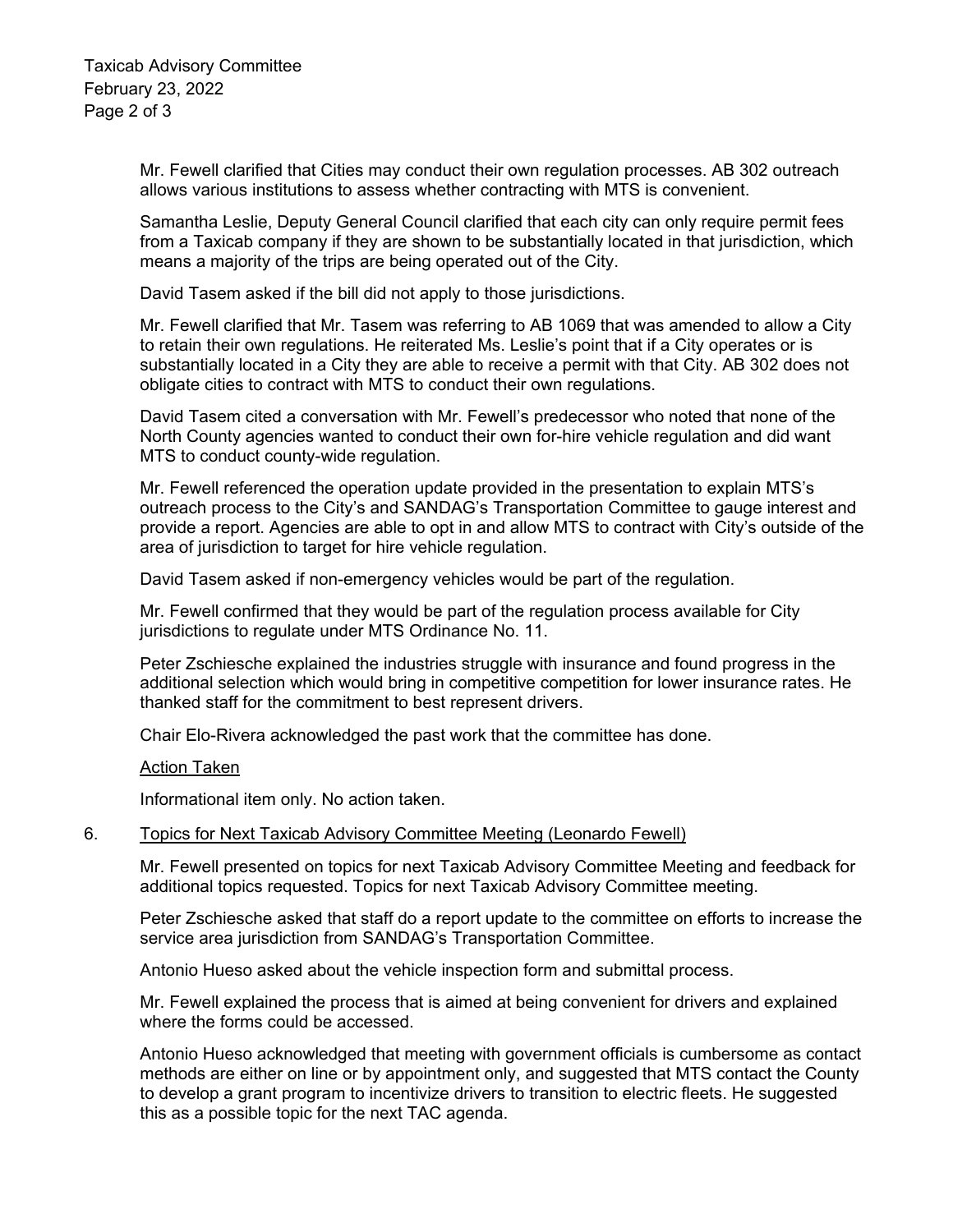Mr. Fewell asked for past case study examples to become more familiar with the topic.

Chair Elo-Rivera clarified that state legislation moved the Air Pollution Control District away from County jurisdiction and is now an independent Board. He asked that once he has spoken to Mr. Hueso, staff could create next steps to advocate for this issue.

# 7. Committee Member Communications and Other Business

Marc Nichols provided Airport updates to the committee including: enplanements which have stabilized to pre-pandemic levels, high peaks at the weekends, return to work timelines, adoption of the ground transportation services model is prosperous, transponder installation is ongoing, he thanked the community for enrolling in the payment solution system. He also provided a January update to the committee.

David Tasem cited a \$1 surcharge that was imposed on customers in 2008 to adjust for an increase in gas prices. He asked that this fee be added to the cost of a trip rather than increase the maximum rate of fare.

Mr. Fewell gave historical context to this request and acknowledged that the comprehensive consumer price index was not used to determine the maximum rate of fare during the time of the fee addition. He highlighted that taxicab drivers may charge the maximum rate of fare to adjust for gas price increases. MTS does not support the dollar fee increase because the consumer price index considers gas prices.

Chair Elo-Rivera asked staff to list the steps needed for the industry to advocate for the fee increase option.

Mr. Fewell clarified that a policy change with Board approval is required.

Akbar Majid recalled that a surcharge is temporary and can be removed when fuel prices stabilize. He acknowledged that adjusting that rate in a taximeter is cumbersome.

Peter Zschiesche referenced SANDAG's Request for Proposal for flexible fleet ideas and deemed the proposal inadequate as it would not benefit the Taxi industry. He hoped to provide staff feedback and next steps.

Mr. Fewell assured Mr. Zschiesche that his office shares similar concerns and find the importance for a clear roadmap.

#### 8. Next Meeting Date

The next Taxicab Advisory Committee meeting is scheduled for May 25, 2022, at 9:00 a.m.

9. Adjournment

Chair Elo-Rivera adjourned the meeting at 10:57 a.m.

/S/ Sean Elo-Rivera **Chairperson** San Diego Metropolitan Transit System

Attachment: Roll Call Sheet